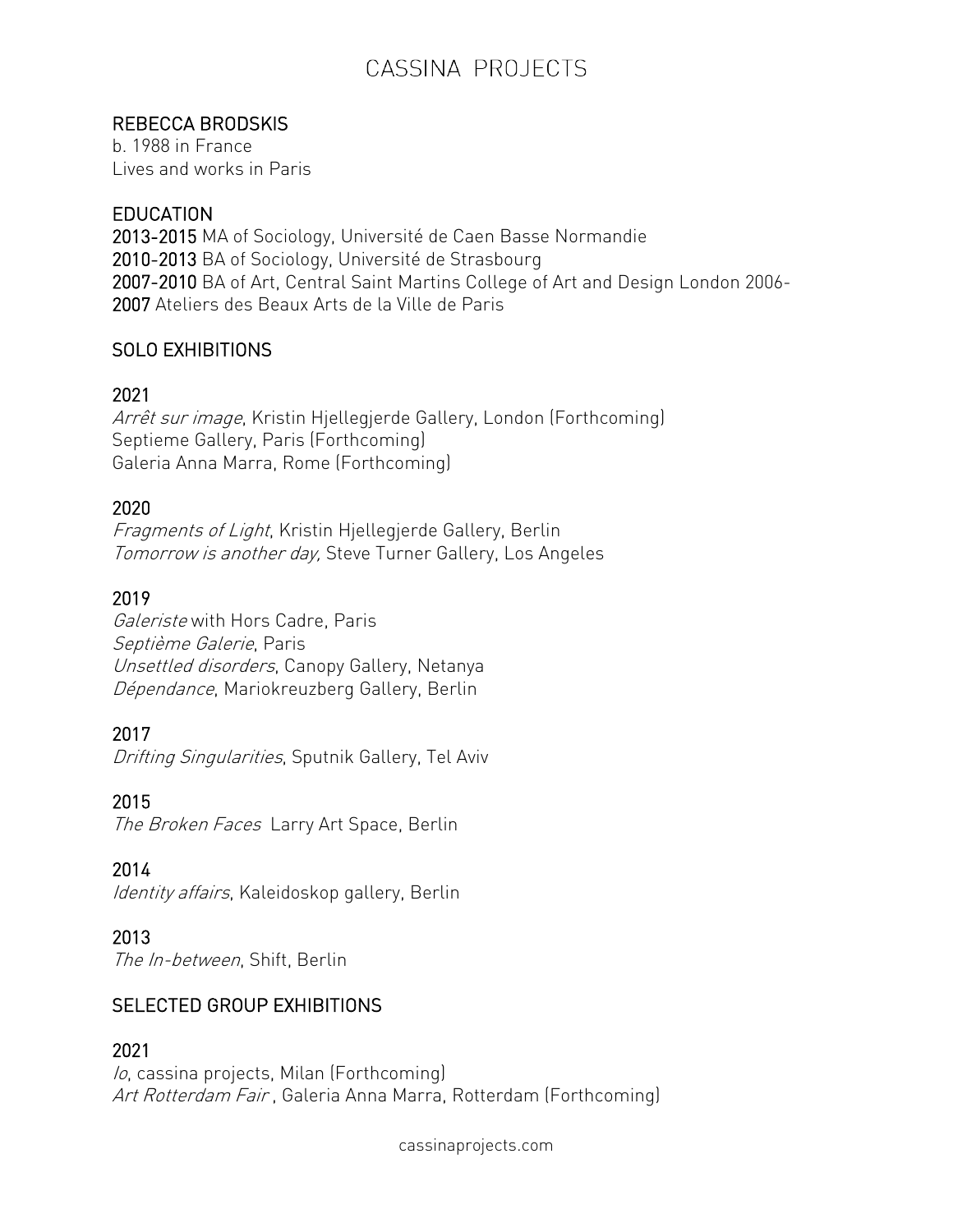# CASSINA PROJECTS

Art Paris Fair, Septieme Gallery, Paris (Forthcoming)

#### 2020

All the Days and Nights, Kristin Hjellegjerde Gallery, London L'autre, septième gallery, Paris Endless summer , galerie Sabine bayasli, Paris Limbo, everyday gallery, Antwerp, Belgium Art Paris Fair, Septieme Gallery, Paris

### 2019

Constellations , Galerie du 6b- St-Denis, France Where we once were, Yngspc

### 2018

Interférence, Le Studio, Paris

#### 2017

Five French artists , Primitive Showroom, Tel Aviv

### 2016

Human factor, Ori art space, Berlin

### 2015

Disfiguring figuring the unfigurable Kelenföldi Erömü, Budapest Borders , Studio Twins, Berlin Fading Spirits, The Ballery Gallery, Berlin

#### 2014

Group show, Urban Spree Gallery, Berlin Atona I, Kraftwerk, Berlin

# 2012

Mother, Weserland, Berlin Things Fall Apart, ECC Atelier haus, Berlin

# 2011

48 hours Neuköln, Weserland, Berlin Kreuzköllnale Film Festiva l, Atelier Überall, Berlin

#### 2010

Group show, The Common Room, London Atmosphere in a spectrum, Crypt gallery, London No trespassing, Byam Shaw School of Art, Concourse Gallery, London

cassinaprojects.com